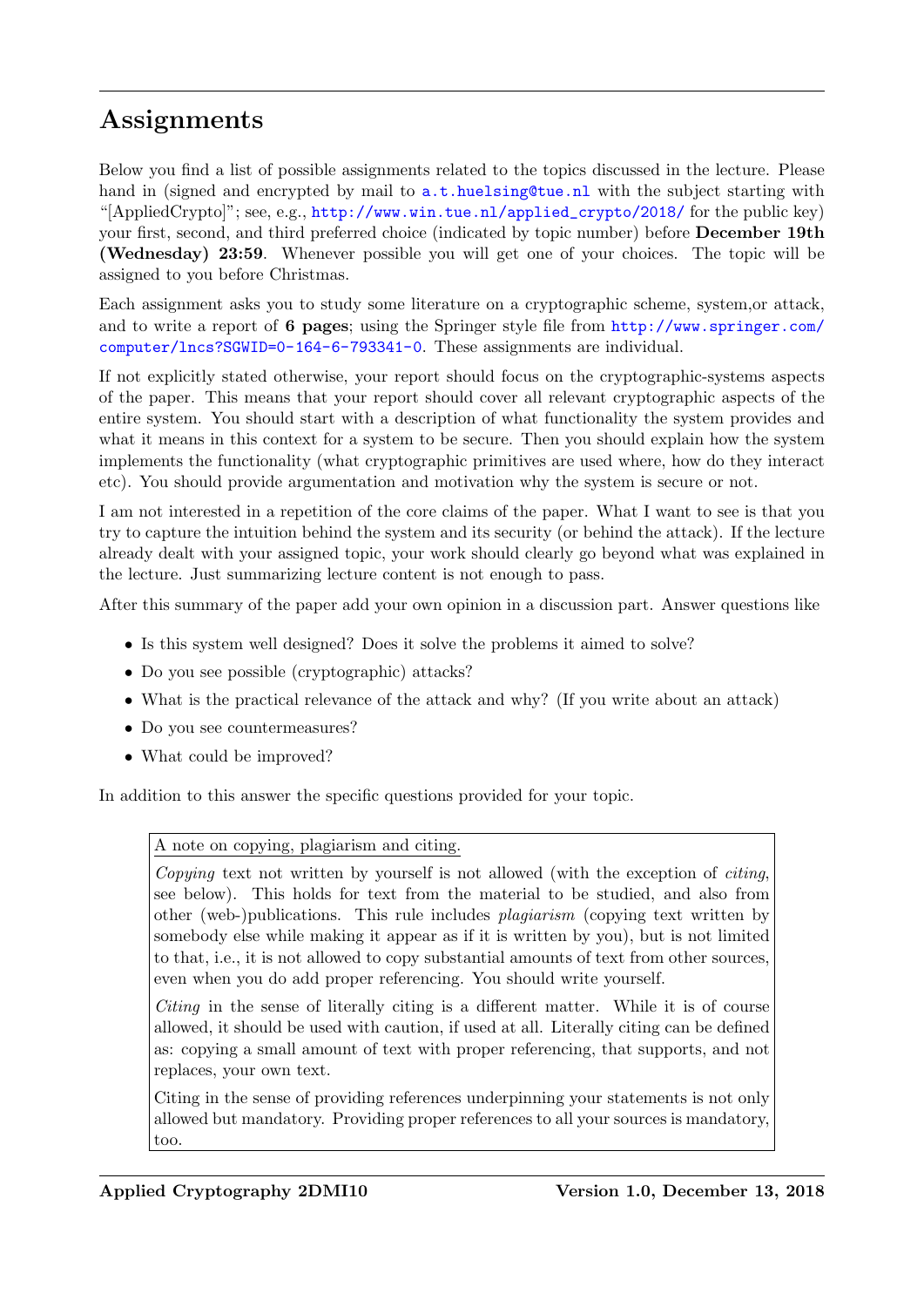The report will be judged on how well you cover the topic, sensible argumentation, and also on readability. While we are not judging your English, we cannot give credit for what we do not understand.

Deadline: February 1st (Friday), 2019 at 23:59.

Allowed languages: English.

Deliver your paper in electronic form by e-mail, signed and encrypted, to [a.t.huelsing@tue.nl](mailto:a.t.huelsing@tue.nl) as a pdf document named "[LAST NAME][FIRST NAME]Topic[TOPIC NUMBER].pdf", again the subject line starting with "[AppliedCrypto]". Make sure that your public key is available, either in a public directory or attached to your email.

You will receive feedback and your grade by e-mail. The grade for the assignment contributes  $50\%$ of your final grade.

Most cited papers are available online (sometimes only from within the TU/e network). Books should be in the TU/e library. If you can't find papers and/or books, write me an email.

## Coding assignments

This year I decided to alternatively offer the option to do a coding assignment. A coding assignment consists of demonstrating an attack against a cryptographic protocol that we covered in the lecture or that is closely related to the topics of the lecture. Possible attacks are:

- All the attacks against TLS, including Bleichenbacher attack.
- Invalid point and twist attacks against ECC.
- Reaction attacks against lattices/codes/isogenies.
- Any of the attacks in the writing assignments below.

In a first step, you are asked to implement a server that provides an interface implementing a vulnerable, possibly simplified version of the target cryptographic protocol. This has to be accompanied with software that demonstrates the attack. In a second step you are asked to advance server and attack software to a more realistic setting. For example in the context of TLS attacks this could be implementing a vulnerable TLS server and implementing attack software that runs in the context of a victim.

Your code has to be well documented and must be accompanied by a short report explaining the attack you implemented and its general working.

The result will be judged based on functionality, how realistic the final demonstrator and server are, and on the content of the report. Of course we will take into account the complexity of the implemented attack.

Of course the same rules on copying, citing, and plagiarism as above apply to the accompanying documents and the code.

While we do not have explicit limitations and the allowed programming languages, we can only provide support in Python, Java, and  $C/C++$ .

If you want to do a coding assignment, please contact me before the deadline and make an appointment to discuss the details.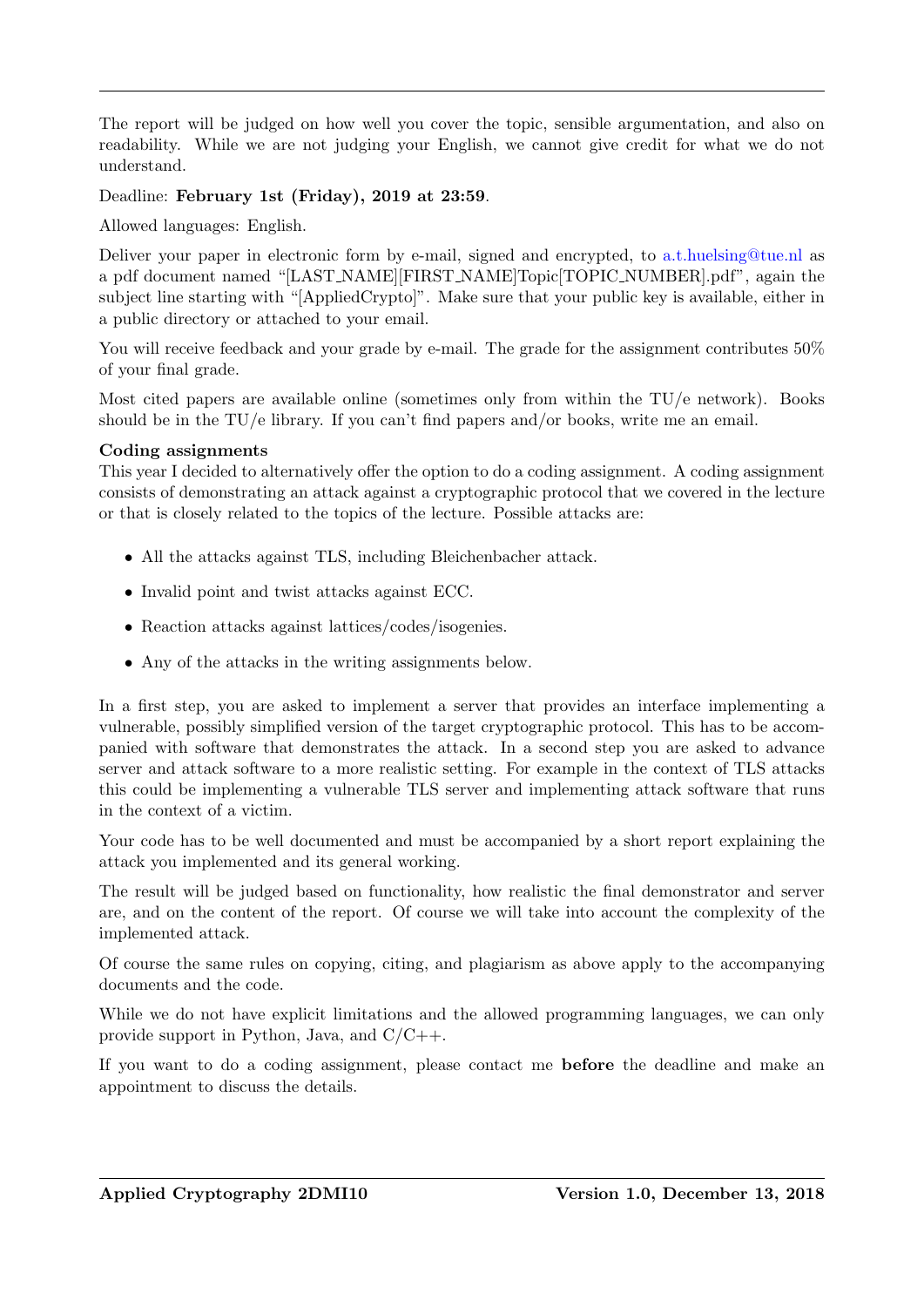## Individual Literature Assignments

The following list contains proposals from my side. If you have a topic that you are interested in but for which the list contains no assignment, you can contact me before the deadline. Please name a paper and a question related to that work that you want to answer. I will decide if this topic meets my requirements. The topic has to be closely related to one of the topics of the lecture.

## Topics

- 1. Replacing PKI. Study "Certificate-based Encryption" by Gentry ([http://eprint.iacr.org/](http://eprint.iacr.org/2003/183.pdf) [2003/183.pdf](http://eprint.iacr.org/2003/183.pdf)). Describe the cryptographic tools used and compare it to traditional PKI. Would you replace PKI with this? Why?
- 2. Replacing PKI. Study "Certicateless Public Key Cryptography" by Al-Riyami and Paterson (<http://eprint.iacr.org/2003/126.pdf>). Describe the cryptographic tools used and compare it traditional PKI. Would you replace PKI with this? Why?
- 3. E-mail security: EFAIL. Study the EFAIL attack (start at <https://efail.de/>). Discuss the two different attack variants. Research and discuss countermeasures that prevent the attack.
- 4. Password-hashing. There recently was a password hashing competition running ([https:](https://password-hashing.net/) [//password-hashing.net/](https://password-hashing.net/)) that tried to find a new password hashing scheme to replace old schemes like bcrypt or PBKDF2. Describe the security requirements a password-hashing scheme should fulfill. Sketch the winner Argon2, describe how / why this algorithm met the requirements, and what issues where found recently.
- 5. eCash: Double-spending in bitcoin. Get yourself an overview of the bitcoin protocol. Then look into Double-Spending-Attacks ("Two Bitcoins at the Price of One? Double-Spending Attacks on Fast Payments in Bitcoin" by Karame, Androulaki, and Capkun). Describe the problem, the attack, and the proposed counter-measure. Then search for other countermeasures in literature and describe at least two.
- 6. eCash: Proof-Of-Stake. Read <https://eprint.iacr.org/2016/889.pdf>. Explain the concept of Proof-Of-Stake protocols. What is the difference to traditional bitcoin? How is security reasoned?
- 7. Quantum algorithms. Read Grover's original paper on his algorithm ([http://arxiv.org/](http://arxiv.org/abs/quant-ph/9605043) [abs/quant-ph/9605043](http://arxiv.org/abs/quant-ph/9605043)). Explain the algorithm such that it is accessible by a master student in computer science. Also, discuss the implications for cryptography and the lower bound results.
- 8. Privacy-preserving bitcoin. Study zero-cash (<http://zerocash-project.org/>), read their scientific paper and compare it to bitcoin. What is improved, what is getting worse? Describe the protocol, discuss the claimed security properties and if they are achieved.
- 9. Key transport. Take a look at A. Dent: "A designer's guide to KEMs" ([https://eprint.](https://eprint.iacr.org/2002/174/20051031:161821) [iacr.org/2002/174/20051031:161821](https://eprint.iacr.org/2002/174/20051031:161821)). Explain the concept of the KEM/DEM terminology, summarize the generic transformations presented, and explain one of the security reductions in detail. For the latter, focus on intuition and main ideas rather than technical details.
- 10. Mass surveillance. Explain the concept of Big-key cryptography. Which problem is tackled and how? Possible starting points are P. Rogaway: "The moral character of cryptographic work" (<http://web.cs.ucdavis.edu/~rogaway/papers/moral.pdf>) and Bellare, Kane, Rogaway: "Big-Key Symmetric Encryption: Resisting Key Exfiltration" ([https:](https://eprint.iacr.org/2016/541.pdf) [//eprint.iacr.org/2016/541.pdf](https://eprint.iacr.org/2016/541.pdf)).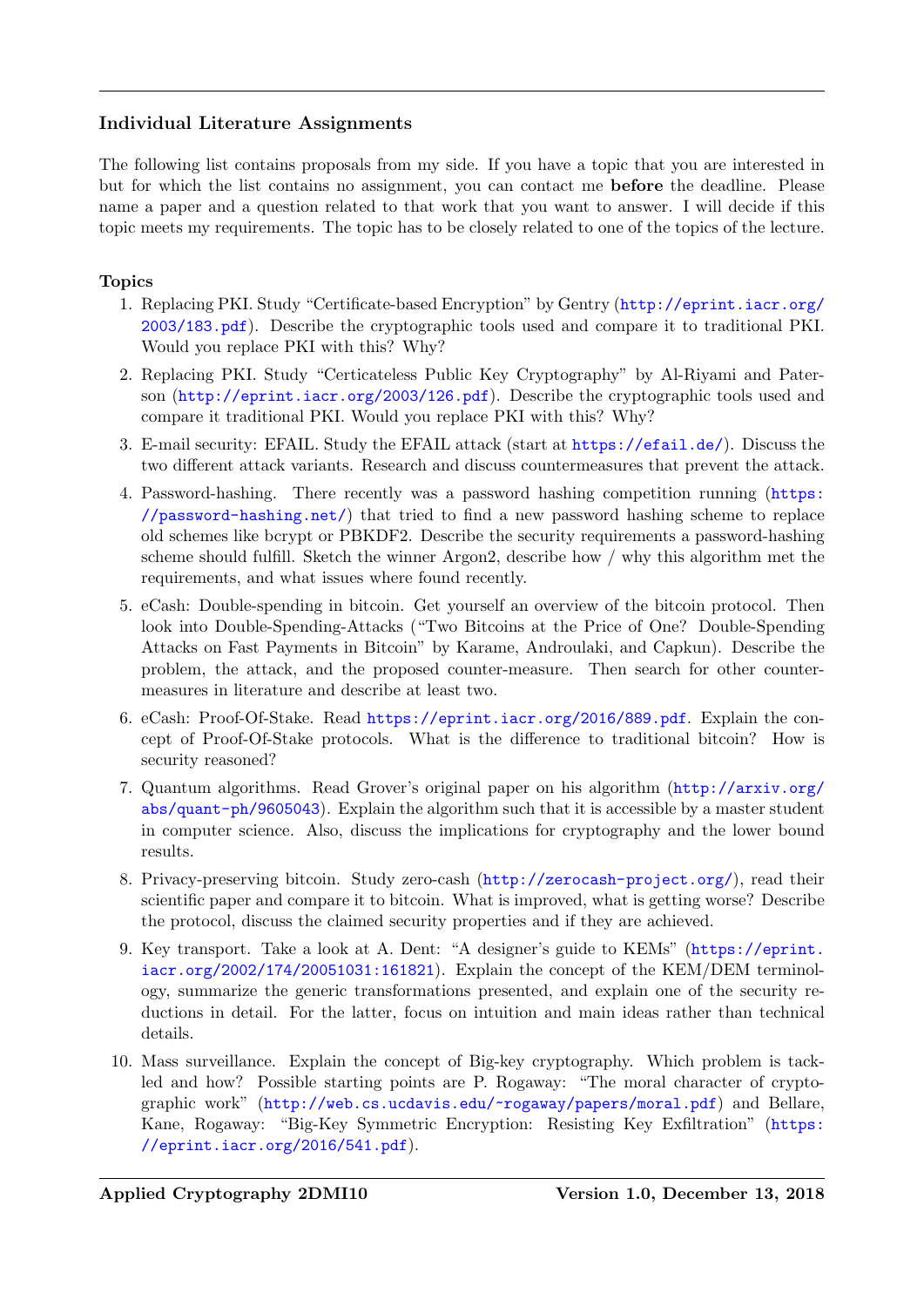- 11. Tor. The Tor Network does not use, e.g., steganography in order to hide Tor traffic; however, there are mechanisms to prevent governments from blocking Tor. Study the security of Tor in respect to censorship avoidance (e.g., blocking of Tor in China). What countermeasures are discussed in literature (e.g., "How China Is Blocking Tor" by Winter and Lindskog)?
- 12. Tor: Elligator. Read <https://elligator.cr.yp.to/elligator-20130828.pdf>. How does the scheme work. What does it achieve? How is this related to Tor (give context). What are possible limitations / attacks.
- 13. OTR. Study the TextSecure OTR protocol; describe the changes from version 1 to version 2 and the relation to the Axololt protocol. Use [https://github.com/WhisperSystems/](https://github.com/WhisperSystems/TextSecure/wiki) [TextSecure/wiki](https://github.com/WhisperSystems/TextSecure/wiki) as starting point when searching for literature.
- 14. Private messaging. Read "A Formal Security Analysis of the Signal Messaging Protocol" (<https://eprint.iacr.org/2016/1013>). Explain the security model used and give an intuition for the main proofs.
- 15. TLS. Study TLS 1.3. Give a summary of the functionality (modes) provided. Give a clear description of the differences compared to previous versions of the protocol, and provide reasons for these differences. What attacks are prevented, what improvements are made? SSLv3 is described in RFC 6101, TLS versions are in RFC 2246, 4346, 5246, and 8446; the last one being TLSv1.3. Also have a look at Eric Rescorla: "SSL and TLS, Designing and Building Secure Systems".
- 16. TLS attacks. Study the weaknesses of TLS as pointed out in the paper "Lucky Thirteen: Breaking the TLS and DTLS Record Protocols" by AlFardan and Paterson, 2013. Include a description of their attack and suggested countermeasures.
- 17. TLS attacks. Study the "Logjam" attack on TLS as described in the paper "Imperfect Forward Secrecy: How Diffie-Hellman Fails in Practice" by Adrian et. al., 2015. Focus on the protocol-related aspect of the attack and include a description of suggested countermeasures.
- 18. TLS security. Summarize the paper "Indiscreet Logs: Persistent Diffie-Hellman Backdoors in TLS" (<https://eprint.iacr.org/2016/999.pdf>). Specifically explain how the the trapdoor with composite moduli works and how the backdoor was found in practice.
- 19. TLS security: Reaction attacks. Read the original paper on reaction attacks ([https://www.](https://www.schneier.com/academic/archives/1999/06/reaction_attacks_aga.html) [schneier.com/academic/archives/1999/06/reaction\\_attacks\\_aga.html](https://www.schneier.com/academic/archives/1999/06/reaction_attacks_aga.html)). Explain the attack. Explain how and under which conditions the attack works.
- 20. Attacks on RSA. Study the recent ROBOT attack (https://robotattack.org/). Read the scientific paper by the authors, explain the attack and its impact. Discuss countermeasures.
- 21. Authenticated encryption: Attacks against OCB2. Study the recent attacks against OCB2 published in <https://eprint.iacr.org/2018/1087>, <https://eprint.iacr.org/2018/1090>, and <https://eprint.iacr.org/2018/1040>. Explain how the attacks work and what their impact is. Discuss countermeasures.
- 22. Passwords: Honeywords. Describe the Honeywords method used to improve the security of hashed password files from (<https://people.csail.mit.edu/rivest/pubs/JR13.pdf>). Discuss its strengths and weaknesses and how this system makes hashed password files more secure against attackers.
- 23. Lattice-based Crypto: LWE. Describe the LWE encryption scheme and the underlying security assumption (See the original paper [http://www.cims.nyu.edu/~regev/papers/qcrypto](http://www.cims.nyu.edu/~regev/papers/qcrypto.pdf). [pdf](http://www.cims.nyu.edu/~regev/papers/qcrypto.pdf) and the survey <http://www.cims.nyu.edu/~regev/papers/lwesurvey.pdf>). What does this have to do with lattices? In addition describe how Dual LWE Encryption works.